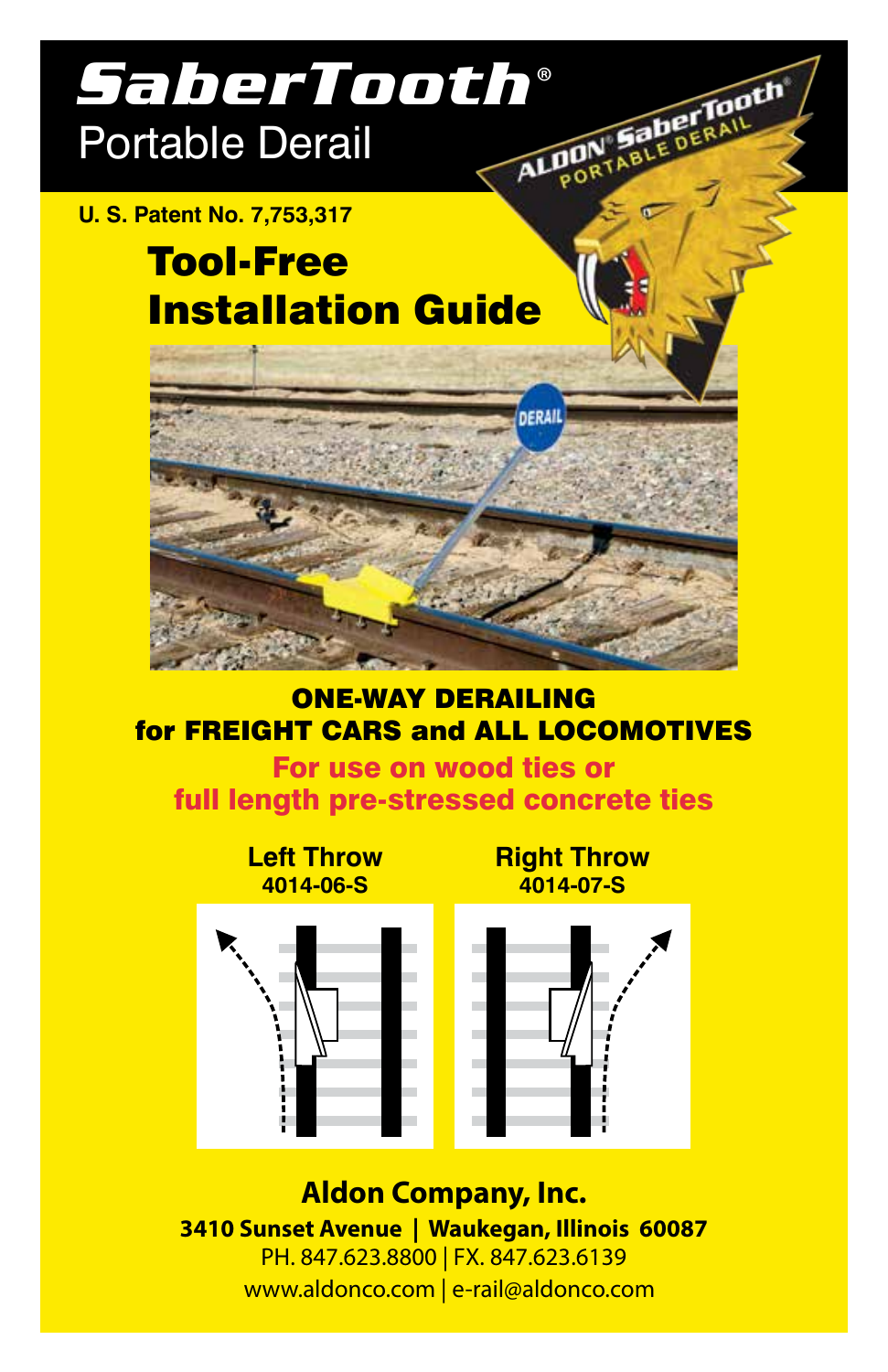# IMPORTANT INFORMATION

*SaberTooth® Portable Derails* provide temporary protection against unauthorized movement of railcars and protect sidings from unexpected intrusion by rolling stock or locomotives. The derail lifts the flange of the wheel high enough to drop it off the rail and onto the ties. Simultaneously, the wheel opposite the derail is guided off its rail. Once the wheels leave the rails, forward movement is greatly impeded.

#### **DERAILS HELP PREVENT THESE TYPES OF SPUR TRACK ACCIDENTS:**



2 *SaberTooth® Portable Derail Instructions*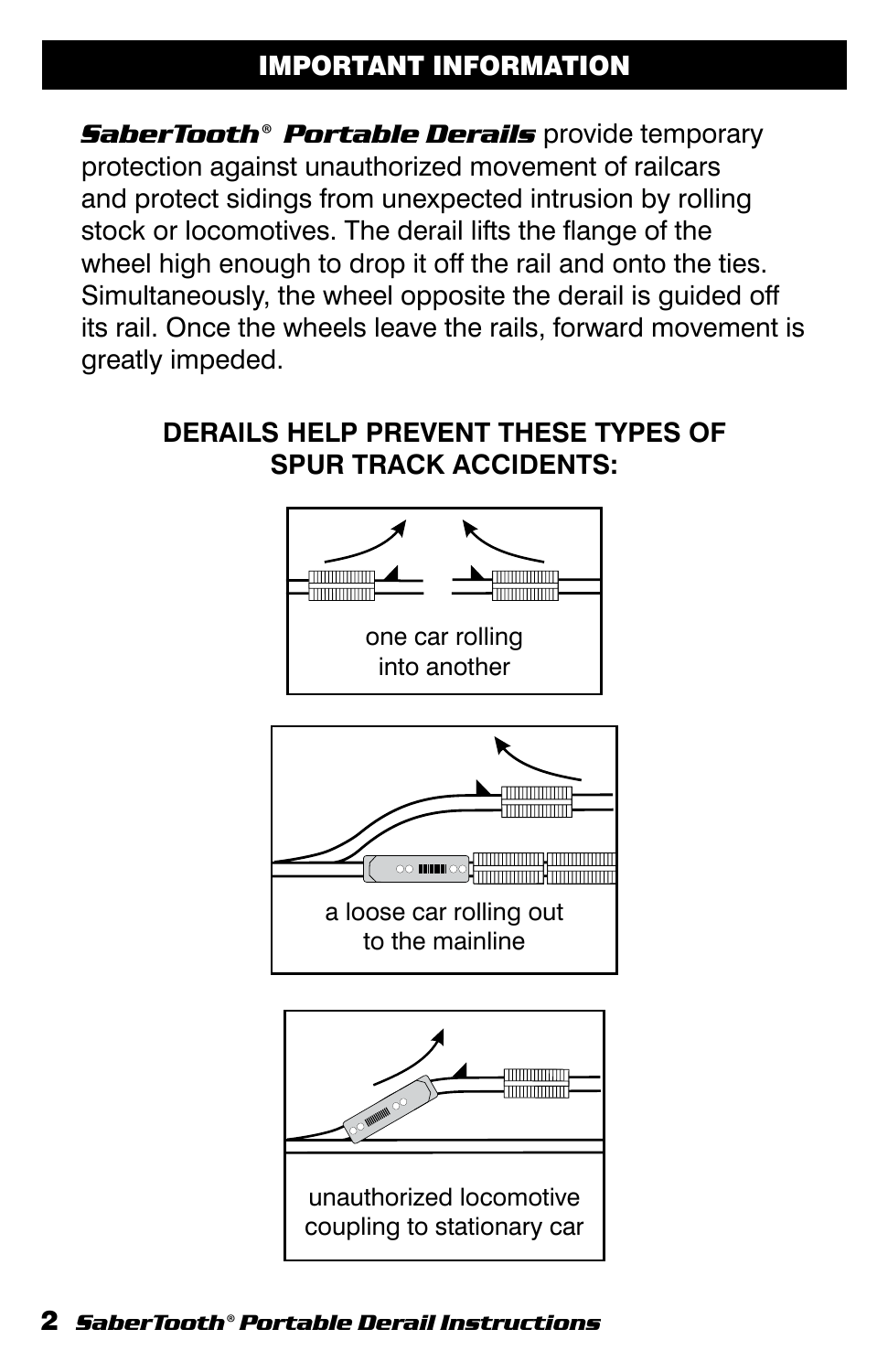## **Effective derailing with** *SaberTooth® Portable Derails* **requires:**

- 1. Proper rail size range. (90-142 lbs./yd.)
- 2. Not installing where train speeds exceed 10 mph.
- 3. Fully exposed track: ties and ballast absorb impact of derailed wheels and help bring the car or locomotive to a stop. If you have flush rail, do not use the portable derail.
- 4. Provide ample room off-track for the derailed car or locomotive to come to a stop.
- 5. Derails can be used on sound wooden ties with tie plates in good condition **or** pre-stressed full length concrete ties made to North American designs. Do not install on resin or steel ties.
- 6. In curved track, install derail on the outside rail, not the inner rail.
- 7. Install according to this Installation Guide.

#### **Clearance Above Rail**

*SaberTooth® Portable Derails* project 2¾" above the top of the rail, thus meeting locomotive clearance requirement.

#### **Special Features**

*SaberTooth® Portable Derails* are secured to the rail by means of:

- 1. **Tie Brace**: A) **Wood tie track**. The notched brace butts up against the tie plate, a tie clip, or the tie to minimize forward movement. Notches correspond to rail heights from 90-142 lbs./yd. The tie brace ends in a sharp curved point which bites into the tie if the notch slips off a worn or thin tie plate. Any backward movement is limited by the tie brace butting against the tie behind. B) **Concrete tie track**. Notch on tie brace butts up against top edge of tie. Edge must be smooth and uncracked. Notch can also brace against rail anchor clip.
- 2. **Four thumbscrews** -- three on the field side, one on the gauge side -- prevent side-rolling and lifting during derailing. Blunt end of screws contacts the **underside** of the rail head with no damage to rail surface.

*TOOL-FREE INSTALLATION, no wrenches needed.*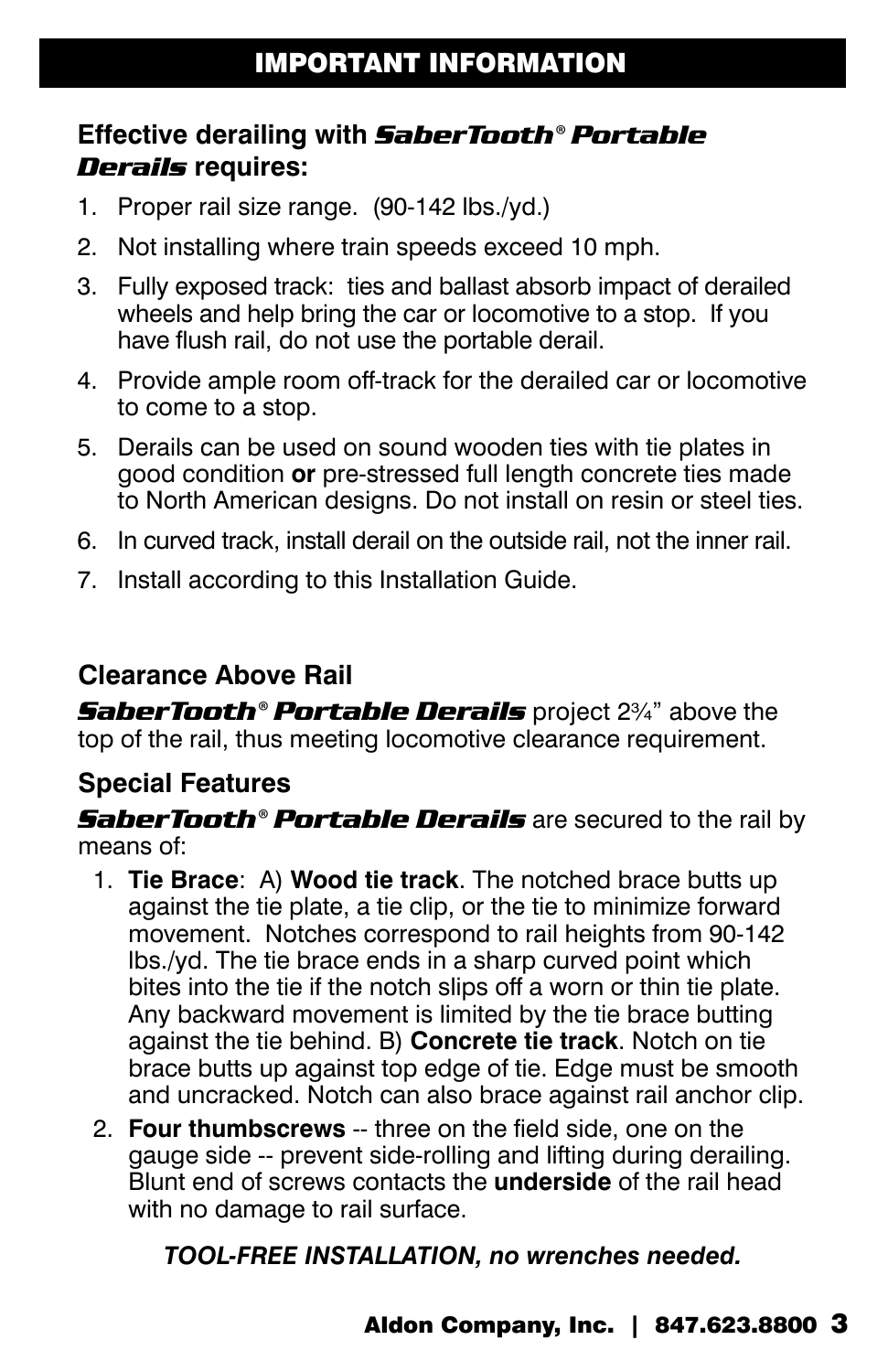### **CHOOSING A LOCATION TO INSTALL** *SaberTooth® Portable Derails*

Install derail where there is ample room off-track for a derailed car or locomotive to roll into the ballast and dirt. Do not install derails near buildings, roadways, or other vulnerable objects. Depending on speed, a derailed car or locomotive may slide 50 or more feet before coming to a stop.

# **RAIL SIZE RANGE**

*SaberTooth® Portable Derails* fit rails 90 lbs./yd. to 142 lbs./yd. Do not use this derail on rail smaller than 90 lbs./yd. as derail may not function properly due to loose fit. Rail size/section (9020, 100-ARA-A, etc.) are stamped at intervals on the rail web. If you cannot locate these marks, measure height of rail from top of tie to top of rail, including thickness of tie plate. Contact Aldon for help in determining rail size.

# **TRACK CONDITION**

## **A) Wood tie track**

- Track should be well laid with exposed rails, sound wooden ties, and fully-tamped ballast. Tie plates must have good edge for tie brace contact.
- Rail size range: 90-142 lbs./yd.

#### **B) Concrete ties**

- Must be pre-stressed, full length and of a design used on North American railroads
- Rail size range: 90-142 lbs./yd.

## **DERAIL DIRECTION OF THROW**

#### *SaberTooth® Portable*

**Derails** are made to throw the car or locomotive to the field side of the track -- to the left of the track (left throw derail) or to the right of the track (right throw derail).

*Note that "left" or "right" is from the viewpoint of the railcar or locomotive going down the track.*





**Do not install portable derails** 

**on resin or steel ties**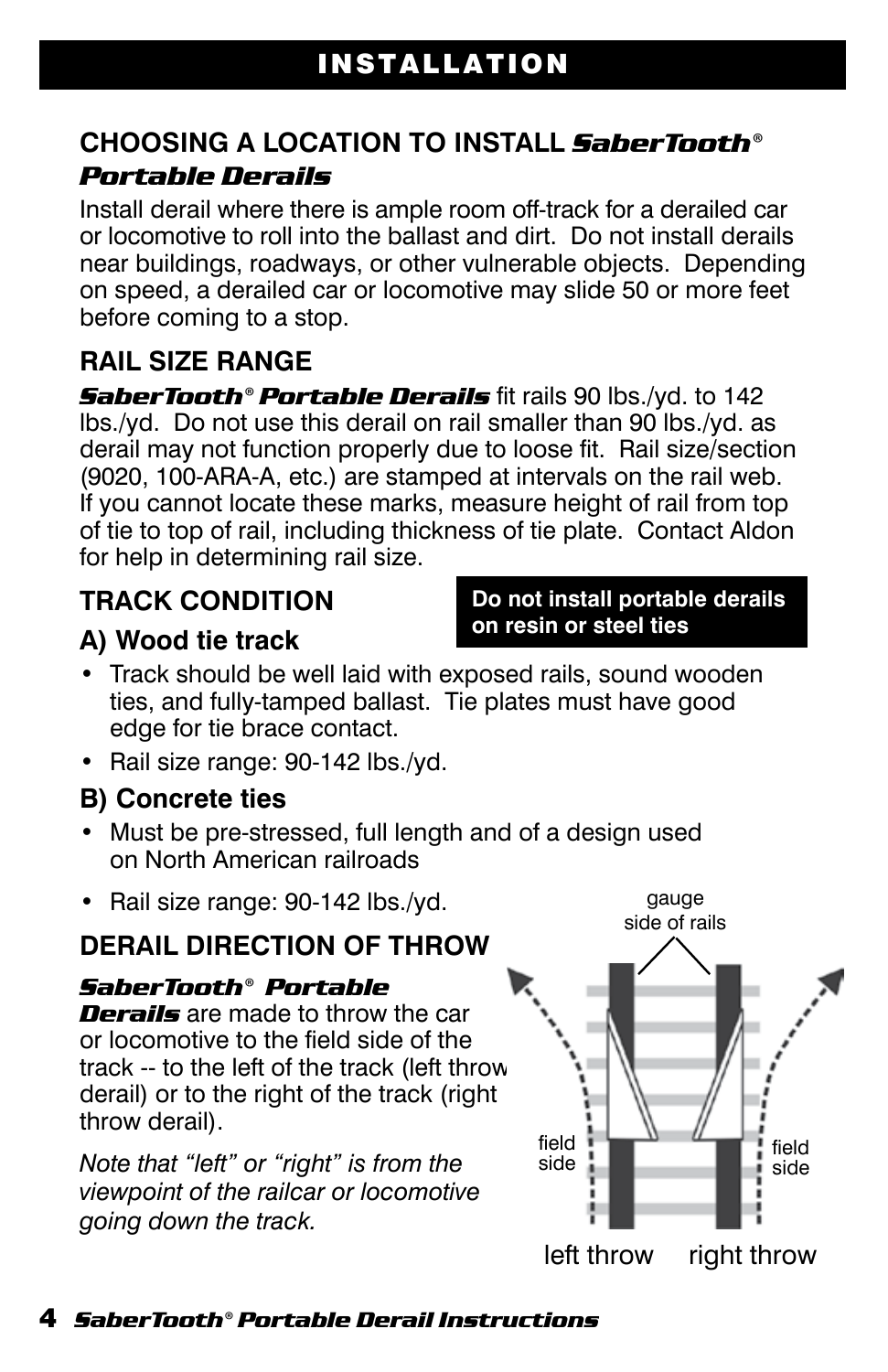# INSTALLATION

rail cars, work crews, buildings, etc., protected by derail



#### **ORIENTATION OF**  *SaberTooth® Portable Derails*

- 1. The narrow end of the derail should point in the direction of whatever you are protecting with the derail.
- 2. Place a left-throw derail on the left-hand rail. Place a right-throw derail on the right-hand rail.
- 3. The photo shows a right-throw derail on the right-hand rail; rail traffic comes from the bottom of the picture.

## **CURVED TRACK**

rail. Wheels naturally hug the • In curved track, for more assured derailing, always install the derail on the **outer** curved outer rail as they round into the curve, and thus are more likely to climb over the rail and down to the ballast. Conversely, wheels tend to draw away from the inner curved rail on entering the curve, thus reducing the likelihood that a derail installed on the inner rail will carry the wheel over the rail.

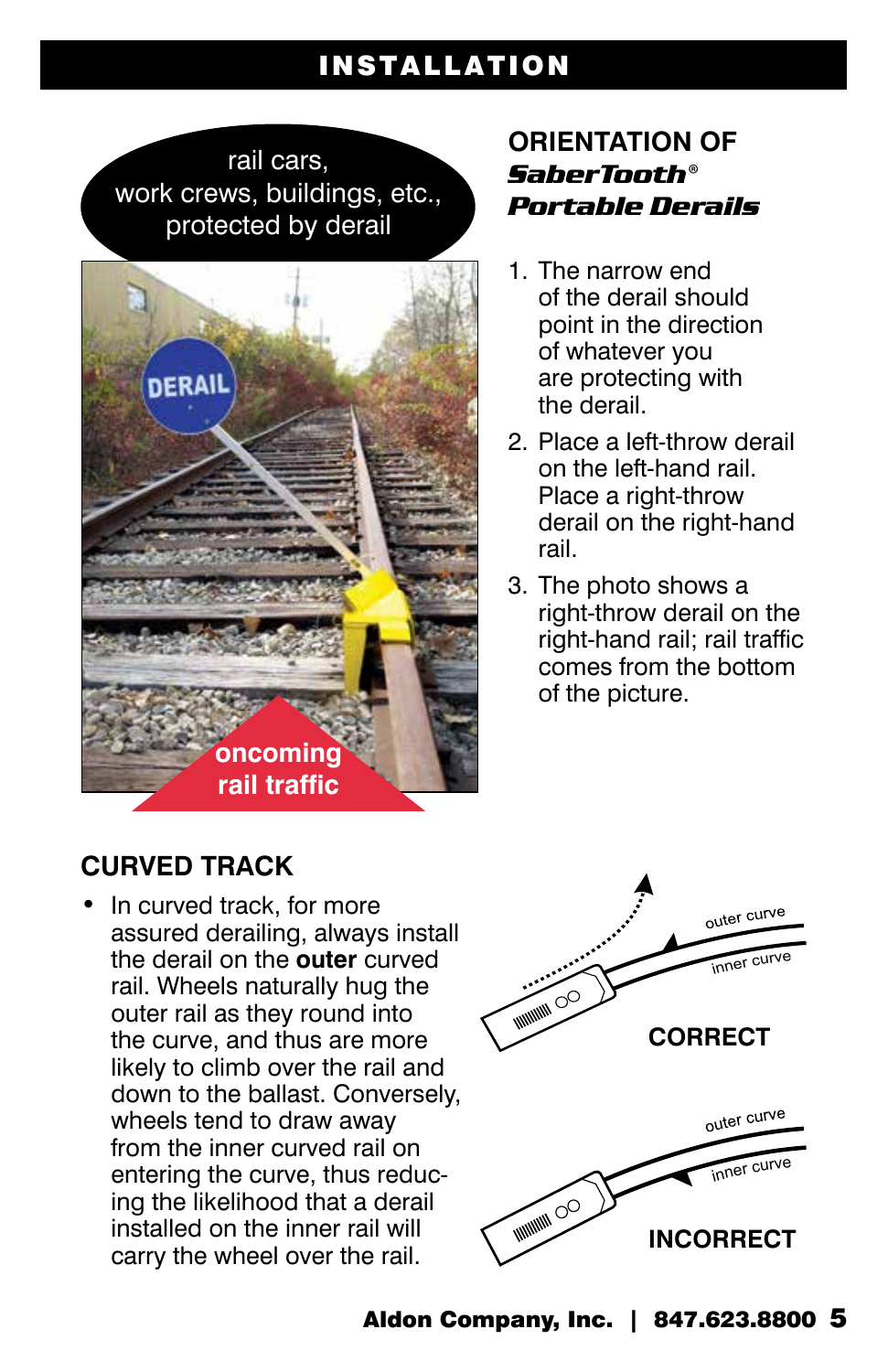# INSTALLATION



BEFORE INSTALLATION: Remove locking pin, release locking arm, and replace pin.



Dig away enough ballast so derail can lie flat on the rail.



**FOR WOOD TIES**: Seat tie brace notch against the edge of the tie plate, a tie clip, or the edge of the tie.



Remove locking pin ...



Back off all thumb screws so that 1/2" or less of threading shows inside housing.



Place derail on rail and seat tight against railhead.



**FOR CONCRETE TIES**: Seat tie brace notch against the edge of full length concrete tie or against the rail anchor clip.



... engage locking arm, and replace pin.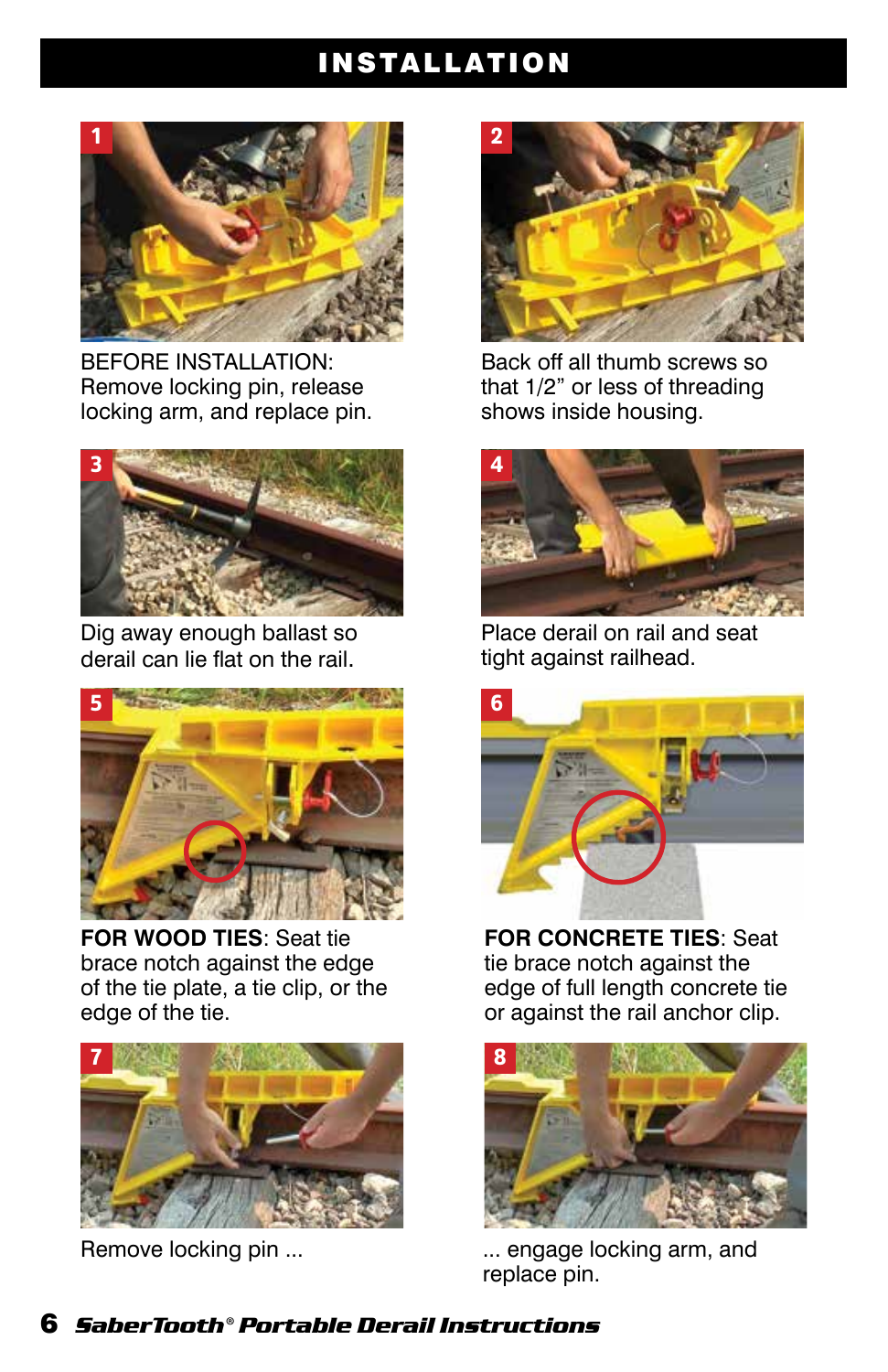# INSTALLATION



Hand-tighten locking arm thumbscrew.



Check that derail sits level on rail. Test tightness of derail on rail.



Replace and tamp down ballast Install sign. to help prevent derail kick-back.





Hand-tighten thumbscrews on field side.





#### *To Padlock Derail:*

Red rings on locking pin accept short-length or long-length padlock. Line up red ring with yellow ring on derail and insert padlock.